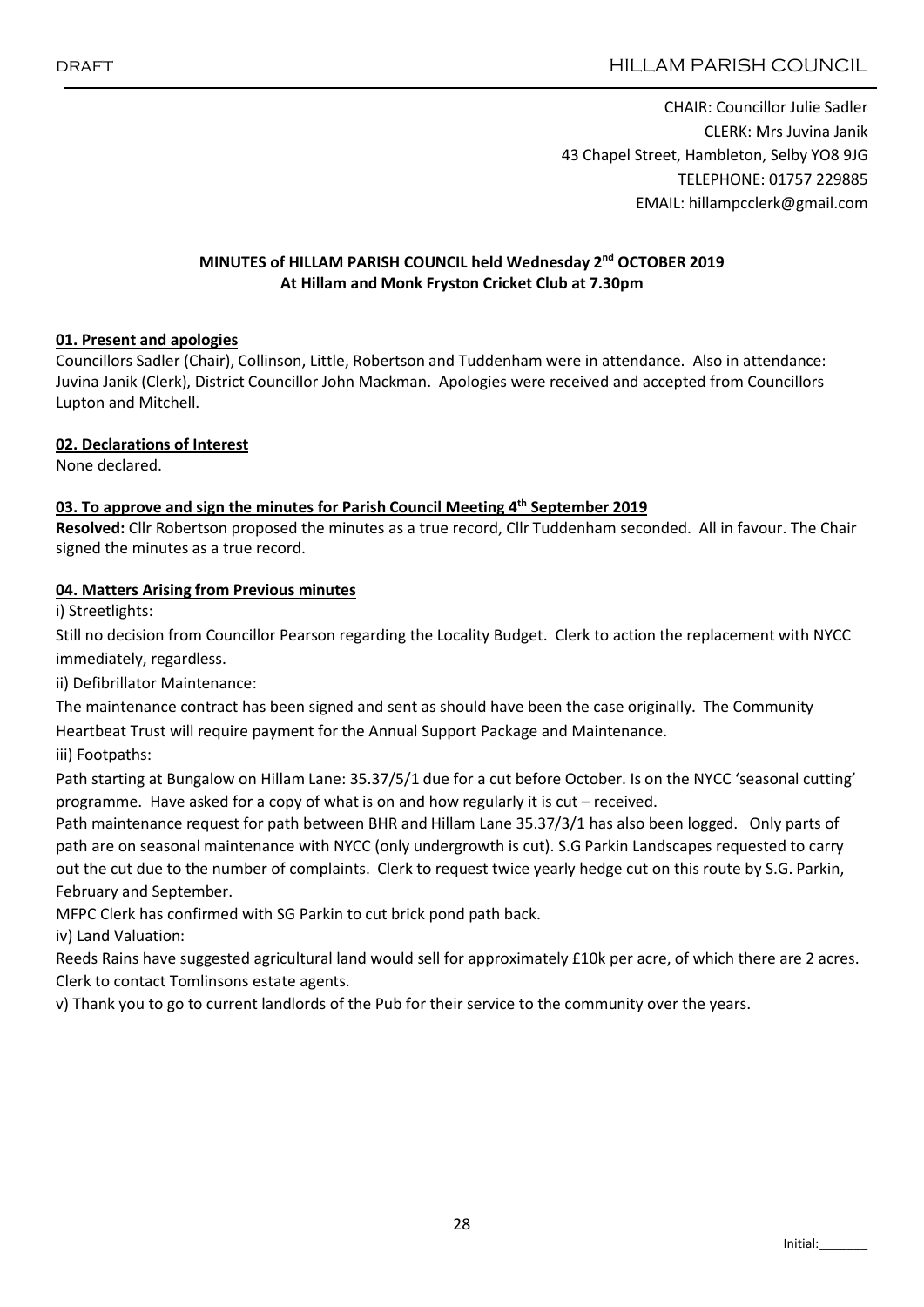# 05. Finance Report:

a) Resolved: The bank reconciliation for SEPTEMBER was approved and signed. A statement to explain the rise in balance for the Reserve Account has not yet been received.

|                                                                           | <b>Cashbook Opening</b><br>Balances 24<br>AUGUST 19: | Receipts | Payments | <b>CASHBOOK Closing</b><br>Balance at 24 SEPT<br>2019 | BANK<br><b>STATEMENT</b><br>Balance at<br>24 SEPT 2019 |  |  |  |  |
|---------------------------------------------------------------------------|------------------------------------------------------|----------|----------|-------------------------------------------------------|--------------------------------------------------------|--|--|--|--|
| Reserve<br>Account                                                        | £1,228.38                                            | 7        |          | £1,228.38 as no<br>statement showing                  | £1228.99                                               |  |  |  |  |
|                                                                           |                                                      |          |          | any interest as yet                                   |                                                        |  |  |  |  |
| Current                                                                   | £16,543.75                                           | 250.00   | 478.51   | £16,315.24                                            | £16,375.24                                             |  |  |  |  |
| Account                                                                   |                                                      |          |          |                                                       |                                                        |  |  |  |  |
| O/S 695 HMF CRICKET CLUB £60.00                                           |                                                      |          |          |                                                       |                                                        |  |  |  |  |
| £16,375.24 - £60.00 = £16,315.24<br>THE STATEMENT AND CASH BOOK RECONCILE |                                                      |          |          |                                                       |                                                        |  |  |  |  |

*NB: £1460.66 is ring-fenced grant for website and £500 is ring fenced for pump maintenance gifted by Hillam Historians*.

### b) To agree and approve invoices to be paid in OCTOBER

|     | Payee                                      | <b>Details</b>                                                                                                       | <b>TOTAL COST</b> |           | <b>VAT: To</b><br><b>Reclaim</b> |         |
|-----|--------------------------------------------|----------------------------------------------------------------------------------------------------------------------|-------------------|-----------|----------------------------------|---------|
|     | 698 Juvina Janik                           | Clerk Salary SEPT 2019                                                                                               | £                 |           |                                  |         |
|     | 699 TP JONES & CO LLP                      | PAYROLL JULY - SEPT 2019                                                                                             | £                 | 45.90     | £                                | 7.65    |
|     | 700 SELBY D.C.                             | FAIRFIELD RD DOG WASTE BIN                                                                                           | £                 | 215.18    | £                                | 35.86   |
|     | 701 S.G.Parkin                             | GRASS CUTTING INV 2247                                                                                               | £                 | 185.00    |                                  |         |
|     | 702 J. SADLER                              | <b>BARK AND SIGN POSTS</b>                                                                                           | £                 | 38.00     |                                  |         |
| 703 | <b>COMMUNITY</b><br><b>HEARTBEAT TRUST</b> | <b>MANAGED SOLUTION - ANNUAL</b>                                                                                     | £                 | 126.00    |                                  |         |
|     | 704 MFHCA                                  | REPLACEMENT CHEQUE FOR 677<br><b>GRASS CUTTING DONATION</b><br>(LOST CHEQUE FROM 3 APR 19<br>AMOUNT WRITTEN BACK IN) | f                 | 250.00    |                                  |         |
|     |                                            | <b>TOTAL OCTOBER SPEND</b>                                                                                           | £                 | 1,081.44  | £                                | 43.51   |
|     | TOTAL 2019-20 ANNUAL SPEND                 |                                                                                                                      |                   | 11.951.43 |                                  | £870.25 |

Resolved: Payments were approved. Cheques to be signed at meeting close.

# 06. To finalise information for Selby District Council's Green Space Audit

Resolved: The following sites were added to the Audit documents for review. Clerk will submit to SDC.

- Hillam Quarry, Hillam Lane, Hillam
- Betteras Hill Quarry, Betteras Hill Road, Hillam
- Football Pitches, Stocking Lane off Chapel Street, Hillam
- Verge, Lilac Oval, Main Street, Hillam
- Verge, Manor Court, Hillam
- The Brick Pond, Betteras Hill Road, Hillam

# 07. To consider the NALC Policy Consultation E-Briefing - Independent Review into Local Government Audit

Resolved: No comments to be submitted

# 08. To consider donation request from the CAB

Proposed that the same donation be made as last year, £30, by Cllr Robertson. Seconded by Cllr Little. All in favour. Resolved: A donation of £30 to be made, clerk to write cheque at the end of the meeting.

#### 09. To confirm Pension Enrolment

Resolved: Mrs Janik confirms she does NOT wish to take up the Pension via the Pensions Regulator.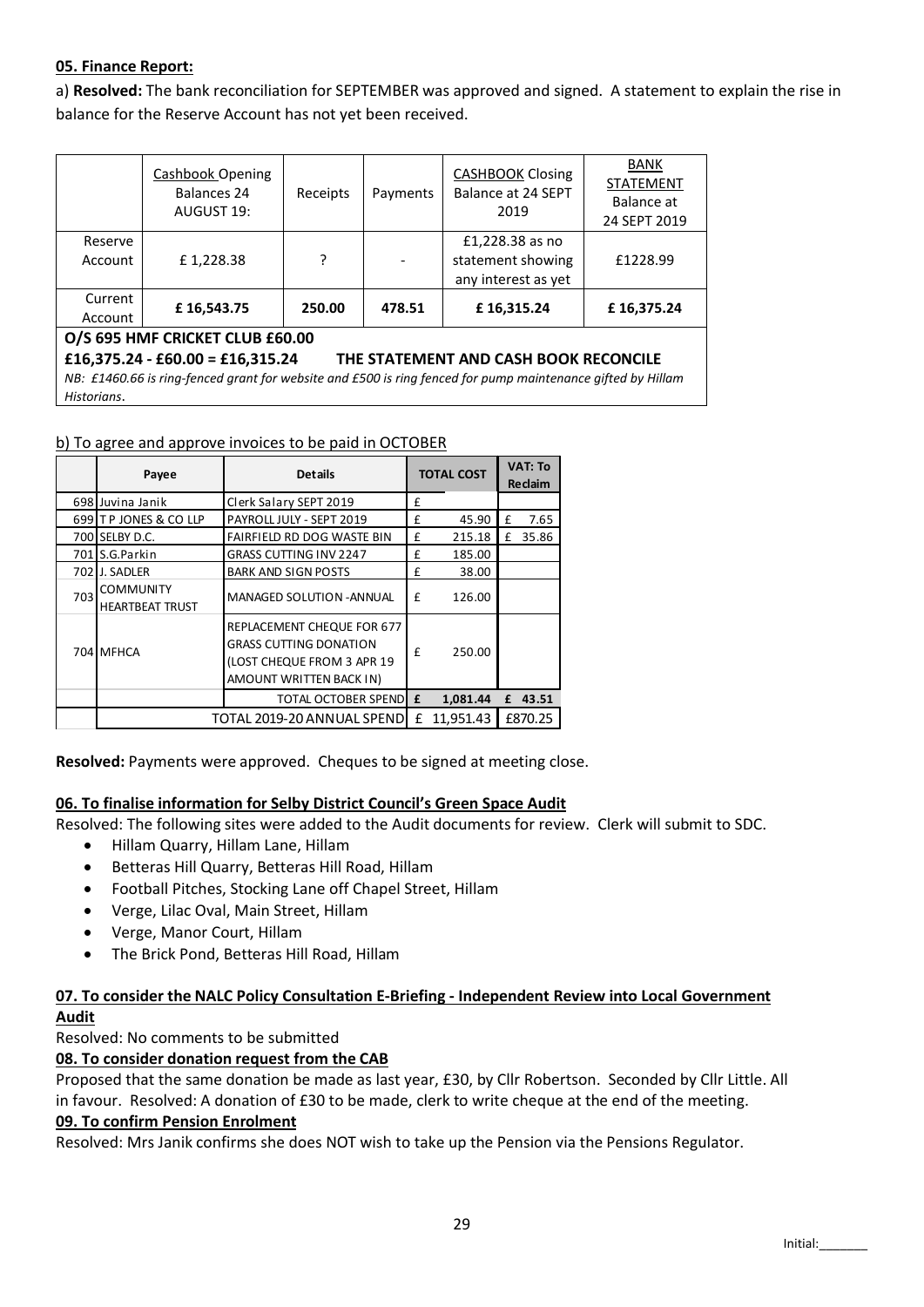# 10. To confirm clerk pay point on new NALC pay scale

Cllr Robertson and Sadler reviewed the Paypoint and Payscale for the clerk's salary to bring it in line with the new NALC Payscales guidelines. Incremental Progression 'point 18' on the previous scale is Incremental Progression 'point 7' in the April 2019 scale. The clerk's salary was updated to reflect this. Cllr Sadler will inform payroll administration.

# 11. Planning

a) Applications:

- i. 2019/0818/COU Proposed change of use of existing agricultural barn to events venue conversion of temporary permission ref 2016/0985/COU to permanent permission. Bert's Barrow, Austfield Lane. Resolved: Clerk to clarify what the latest finish time for events would be and also request that fireworks are not permitted due to the livestock nearby.
- ii. 2019/0757/OUT Outline application with all matters reserved for the demolition of existing buildings on site and erection of one detached dwelling and garage. Greystones, Chapel Street. Resolved: Clerk to raise awareness of the previous application that was refused at Hillam Hall due to environmental and wildlife concerns.

### b) Notices of decision:

i) 2018/1330/FULM - WwTW, Stocking Lane. Permitted. Resolved: Condition 5 refers to the decommissioning of the site. Note to be taken regarding the date that plans for the decommissioning should be received by SDC (within 6 months). Decision Notice received 9<sup>th</sup> August 2019, plans should be received by 9<sup>th</sup> February. Clerk to request the details for decommissioning as soon as they are submitted. ii) 2019/0733/HPA Austin Cottage, Main St, Hillam. Permitted.

### 12. Village maintenance:

- a) Make arrangements for Ring Tree Straightening
- Resolved: Cllr Robertson will release the ties and observe progress
- b) To consider phone box maintenance requirements

Resolved: One quote for £270 has been received. Clerk to find another quote and to put this on the budget list for next year.

- c) Maintenance Matters to report to the clerk
	- i) Some coffee morning attendees concerned re Burton Salmon planter, one has weeded and replanted it. £30 payment was agreed to cover the cost of plants as goodwill gesture. Residents must propose work to Parish Council before going ahead.

# 13. Updates from Councillors from meetings, events or matters arising

a) Remembrance Day poppies are to be put up in the square again

b) New Vicar at the church – letter to be written to welcome him and his family

c) Pub is the Hub: Coffee morning raised £465.50. It is the Pub is the Hub 5 year anniversary. Hillam PC wishes to show its appreciation to Cllr Mary Little and all the group members for the time and effort that is put into providing this community hub. A cake will be provided on 28<sup>th</sup> October Pub is the Hub to thank the organisers.

d) Hillam Lights: The PC will insure the Hillam Lights event again this year and documents have been sent to the Ring Tree Lights committee

e) Burial Board: The clerk of the Monk Fryston, Hillam and Burton Salmon joint Burial Board has resigned and the Burial Board is looking for a new clerk. Hillam PC agree that a joint leaving gift would be appropriate.

f) MFHCA: Discussions re the development are ongoing. Spooktacular event being organised for Halloween/Bonfire night. Beer festival was a great success. Next meeting 9<sup>th</sup> October.

Updates from Cllr Mackman: